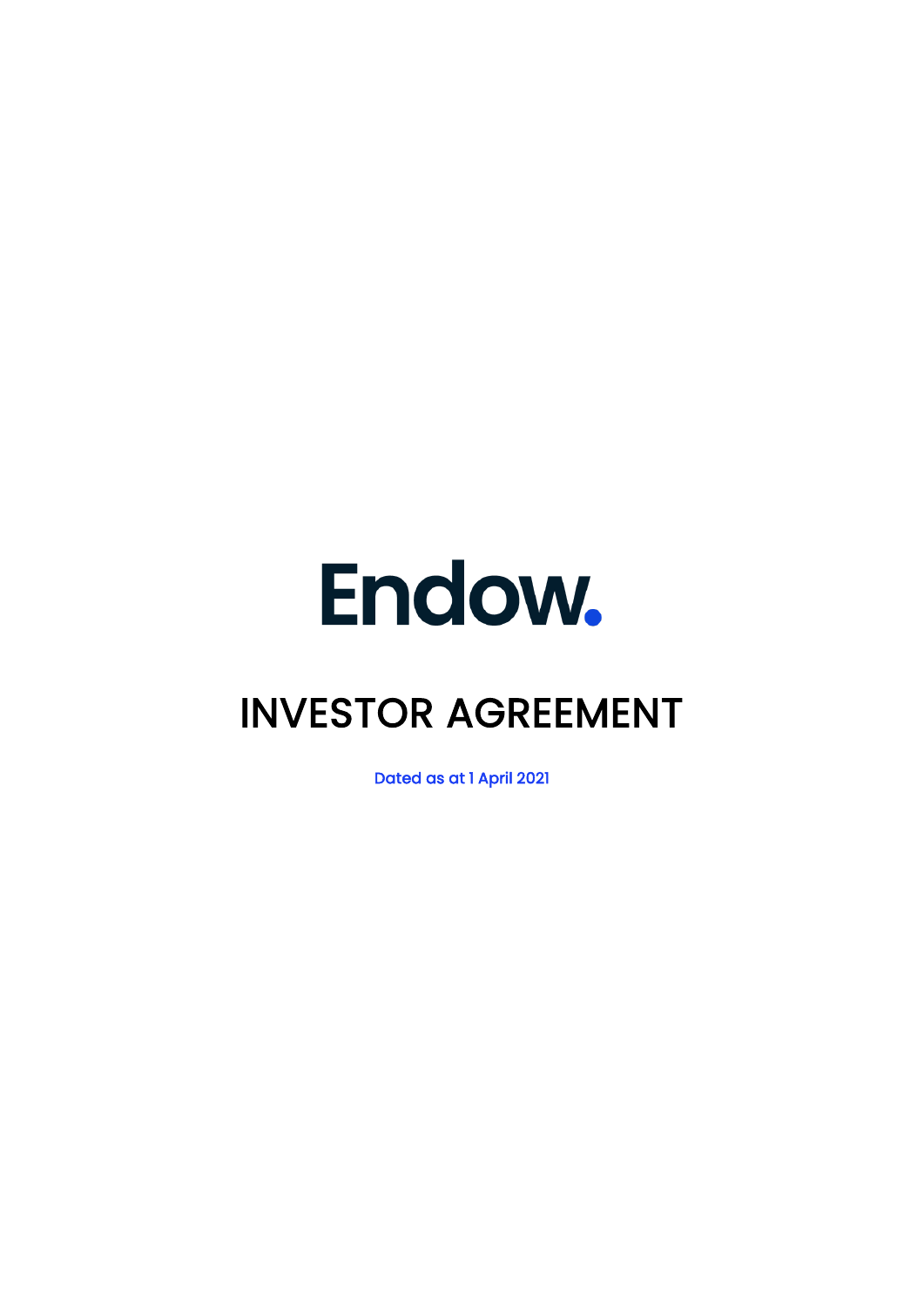## INTRODUCTION

- 1. This Investor Agreement, together with the Terms and Conditions govern your participation as an Investor (also you or your) through the Service provided by Endow.
- 2. By applying to be an Investor and Endow accepting your application, this Agreement binds you, us and the Trustee for so long as you remain an Investor through the Service or until all Loans in which you have an interest have terminated or expired in accordance with their terms.

## **DEFINITIONS**

- 3. The terms 'we', 'us', and 'our' are a reference to Endow.
- 4. The terms 'you' and 'your' are a reference to you, as an Investor.
- 5. Unless otherwise stated, the following terms will have the following meaning:.

AML/CFT Act means the Anti-Money Laundering and Countering Financing of Terrorism Act 2009.

Associated Persons has the meaning given to it in section 12 of the FMCA.

Board of Directors means the board of directors of Endow.

Borrower means a person or entity who has been accepted as a borrower by us.

Borrower Agreement means the agreement which applies between you, us, and the Trustee when you take out a Loan.

Borrower Disclosure means the disclosure document provided to the Borrower for the purposes of the CCCFA.

Borrower Documents means the combination of the Borrower Agreement, Terms and Conditions, Loan Offer, Loan Documents, Declaration of Trust, and any other agreement entered into between you, us, and the Trustee in connection with a Loan.

CCCFA means the Credit Contracts and Consumer Finance Act 2003.

Clearing Account means the bank account operated by us on behalf of the Trustee into which payments received will be deposited, and from which payments and deductions in relation to RWT may be made, in relation to the provision of the Service.

Commission means the fee payable by the Borrower to us to administer the Loan on behalf of the Investors.

Declaration of Trust means the declaration between the Trustee and the Investors in relation to the Service.

Endow/we/us means Endow Limited.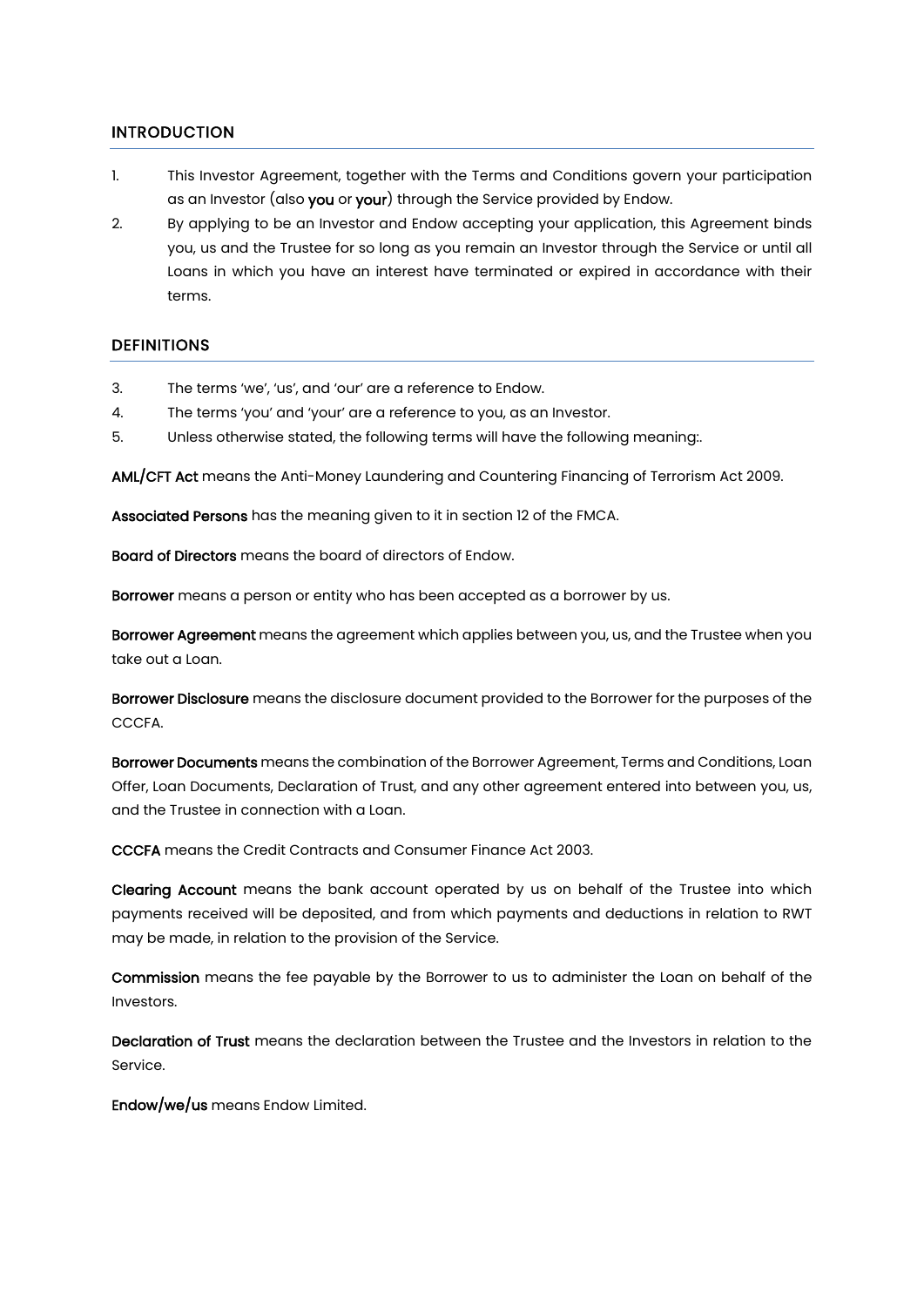Fee Schedule means the schedule attached to the Investor Agreement and Borrower Agreements and as published on our Website which sets out the fees and charges payable by Investors and **Borrowers** 

FMA means the Financial Markets Authority.

FMCA means the Financial Markets Conduct Act 2013.

Guarantor means a guarantor in relation to a Loan.

Initially Funded Loan means a Loan which is funded by an Initial Funder(s).

Initial Funder means an investor who funds a Loan.

IRD means the New Zealand Inland Revenue Department.

Investment Authority means the investment authority an Investor provides to make an Offer to invest in a Loan.

Investor means a person or entity who has been accepted as an investor by us and includes us and an Initial Funder, where the context requires.

Investor Account means the account held within the trust account operated by the Trustee for each and every Investor.

Investor Agreement means the investor agreement which applies between you, us, and the Trustee in connection with your participation in a Loan via the Service.

Investor Documents means the combination of the Investor Agreement, Terms and Conditions, Declaration of Trust, and any other agreement entered into between you, us, and the Trustee in connection with your participation in a Loan via the Service.

Listing Period means the ten working day period that the Loan Application is available for subscription.

Loan means a loan to a Borrower from the Trustee on behalf of participating Investors and any rights under a guarantee (if any).

Loan Application means the Borrower's application for a Loan.

Loan Documents means a combination of the Loan Offer and the Loan and security documentation signed by a Borrower and/or Guarantor as detailed in the Loan Offer prior to the advancement of a Loan and granted in favour of the Trustee.

Loan Information Sheet means the document outlining details of the investment including Borrower and Guarantor information, Loan information, interest rates, security provided, listing period, valuation of the security property provided by us to the Investor and, if relevant, confirmation that the Loan is an Initially Funded Loan.

Loan Offer means the document issued by us to a Borrower outlining the terms and conditions of the Loan and required security.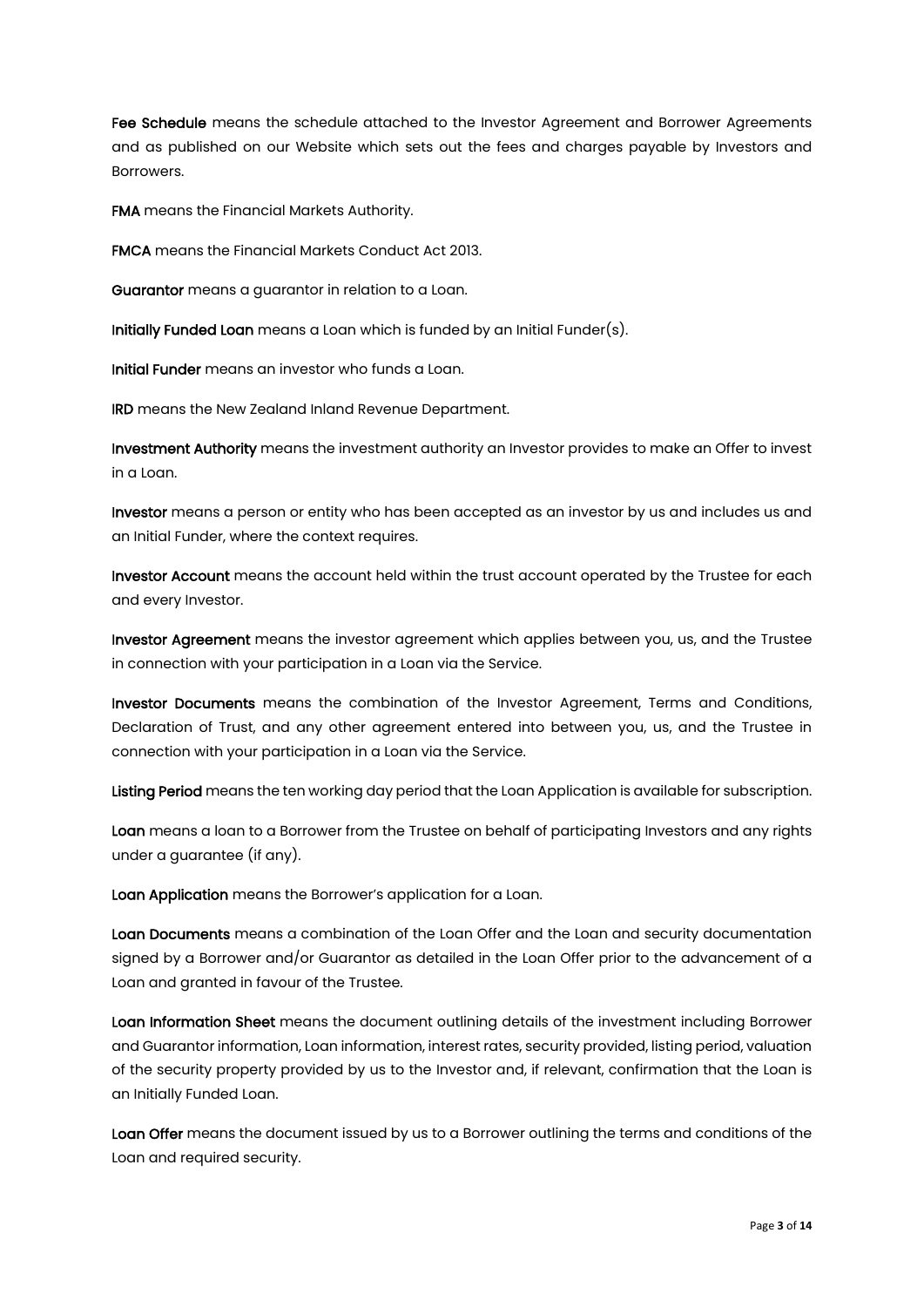Member means a Borrower or an Investor.

Nominated Account means the account with a bank in New Zealand which is nominated by you for payment of investment interest and principal if you are an Investor, or the account from which Loan payments are deducted if you are a Borrower.

NRWT means non-resident withholding tax imposed under the NRWT in the Income Tax Act 2007.

Offer means an offer by an Investor to participate in a Loan or Loans by providing an Investment Authority.

Privacy Policy means our privacy policy.

RWT means resident withholding tax imposed under the RWT rules in the Income Tax Act 2007.

RWT Exemption Certificate has the meaning in section YA 1 of the Income Tax Act 2007.

Service means the lending service provided by Endow.

Service Documents means the Borrower Documents and Investor Documents.

Terms and Conditions means the terms and conditions governing the use of the Service.

Trust Assets means the Loan and all other monies, property, asset, contracts and rights in respect of the Loan.

Trustee means Endow Nominees Limited, or any replacement trustee or trustees appointed by us.

Website means www.endow.co.nz.

Working Day means a day on which banks are open for business in Auckland other than a Saturday, Sunday or public holiday.

- 6. In this document:
	- a. Words importing the singular shall include the plural and vice versa;
	- b. headings are for convenience only and do not affect the interpretation of these terms;
	- c. an expression importing a person includes any company, trust, partnership, joint venture, association or other body corporate and any Government Agency as well as an individual; and
	- d. references to a document or agreement include that document or agreement as amended or replaced from time to time.

## ELIGIBILITY CRITERIA

- 7. To qualify as an Investor, you, your directors and/or trustees (as applicable), must:
	- a. be 18 years of age or older (if you are a natural person);
	- b. be incorporated or constituted in New Zealand (if you are a company or trust);
	- c. have a New Zealand domiciled bank account;
	- d. not be bankrupt, insolvent or in liquidation;
	- e. have no previous convictions for fraud or dishonesty;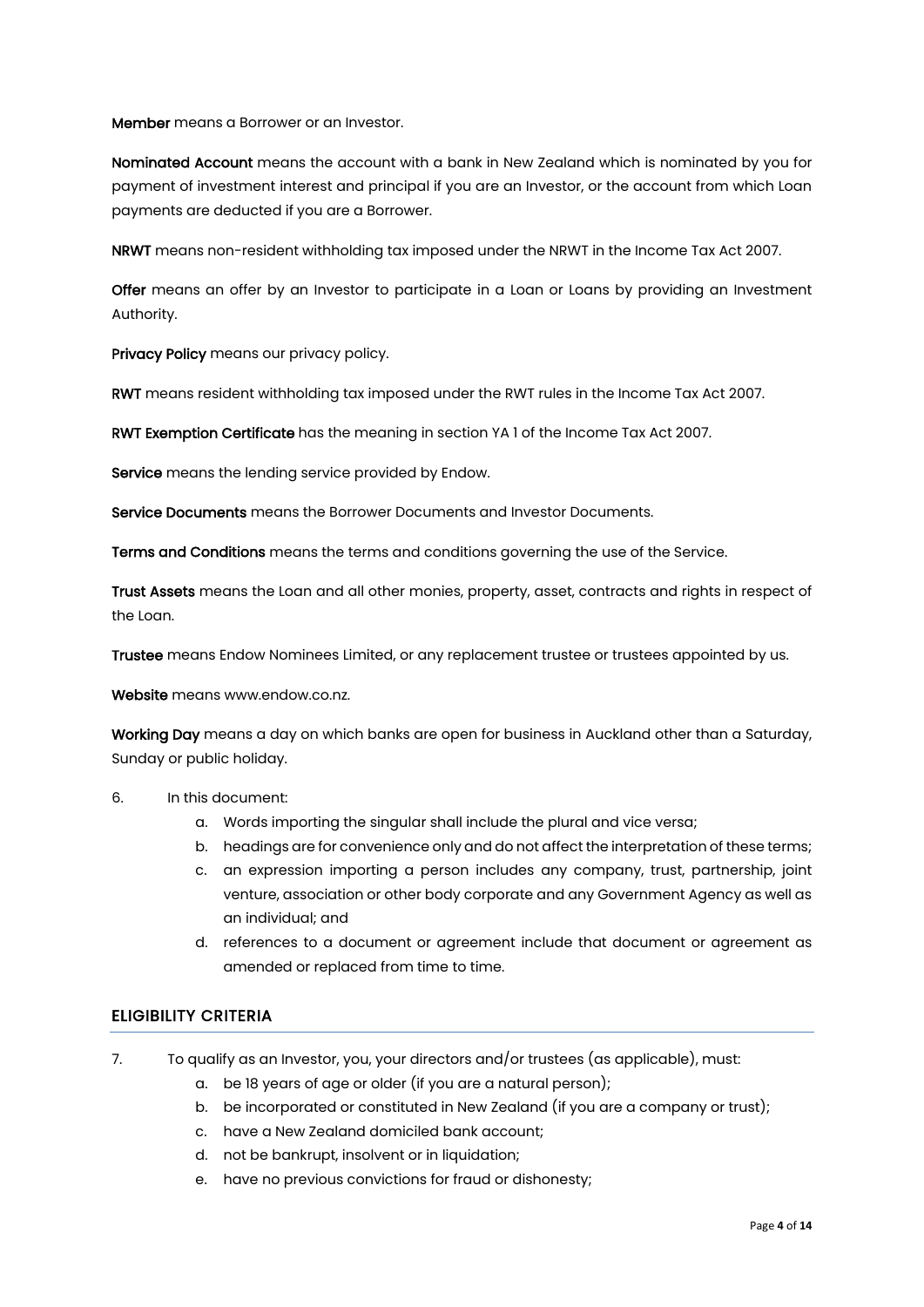- f. otherwise comply with the laws of New Zealand;
- g. provide all the information as required on the application form or as otherwise requested by us at any time; and
- h. pass our verification requirements in relation to identity (and the identity of any directors and/or trustees (if applicable)) and personal information to our sole satisfaction.
- 8. To qualify as an Investor, you, your directors and/or trustees must satisfy our identity verification checks, which may take place at any time, and will be required to provide:
	- a. full legal name/s;
	- b. date of birth (if applicable);
	- c. residential address or registered address (whichever is applicable);
	- d. proof of address if not resident in New Zealand;
	- e. copy of their passport or driver's licence;
	- f. New Zealand IRD number and RWT rate applicable or NRWT rate (whichever is applicable);
	- g. New Zealand bank account number;
	- h. if the Investor is a trust, the trust deed and any ancillary retirements/appointments of trustees (if applicable);
	- i. comply with the exclusion requirements of Schedule 1, clauses  $3(2)(a)-(c)$  and  $3(3)(a)$ - $(b)$ (ii) inclusive of the Financial Markets Conducts Act 2013 (FMCA); and
	- j. provide the required certification pursuant to paragraph 13(i) above.
- 9. Endow may, by providing written notice, impose further eligibility conditions at any time that must be fulfilled by a prospective Investor.

#### REGISTRATION AS INVESTOR

- 10. To register as an Investor of the Service, you must:
	- a. Provide us with a fully completed Investor application form and provide the information required to verify your identity (and any directors and trustees (if, and as, applicable)) as detailed on the Investor application form or as otherwise requested by us at any time.
	- b. Fully and completely provide all of the information in the Investor application form or as otherwise requested by us at any time, including making the required declarations.
	- c. Pass the following checks completed by us:
		- i. **identity verification checks:**
		- ii. Companies Office checks (if required);
		- iii. online checks; and
		- iv. any other checks we deem appropriate in our sole discretion.
	- d. Satisfy the minimum standards contained in our Fraud and Anti-Money Laundering Policy and Fair Dealing Policy as published on the Website.
	- e. Once you have been accepted as an Investor by us, you will receive confirmation of your acceptance which will include your client reference number. Once you have been accepted as an Investor, you will be subject to on-going checks of your identity which may take place at any time.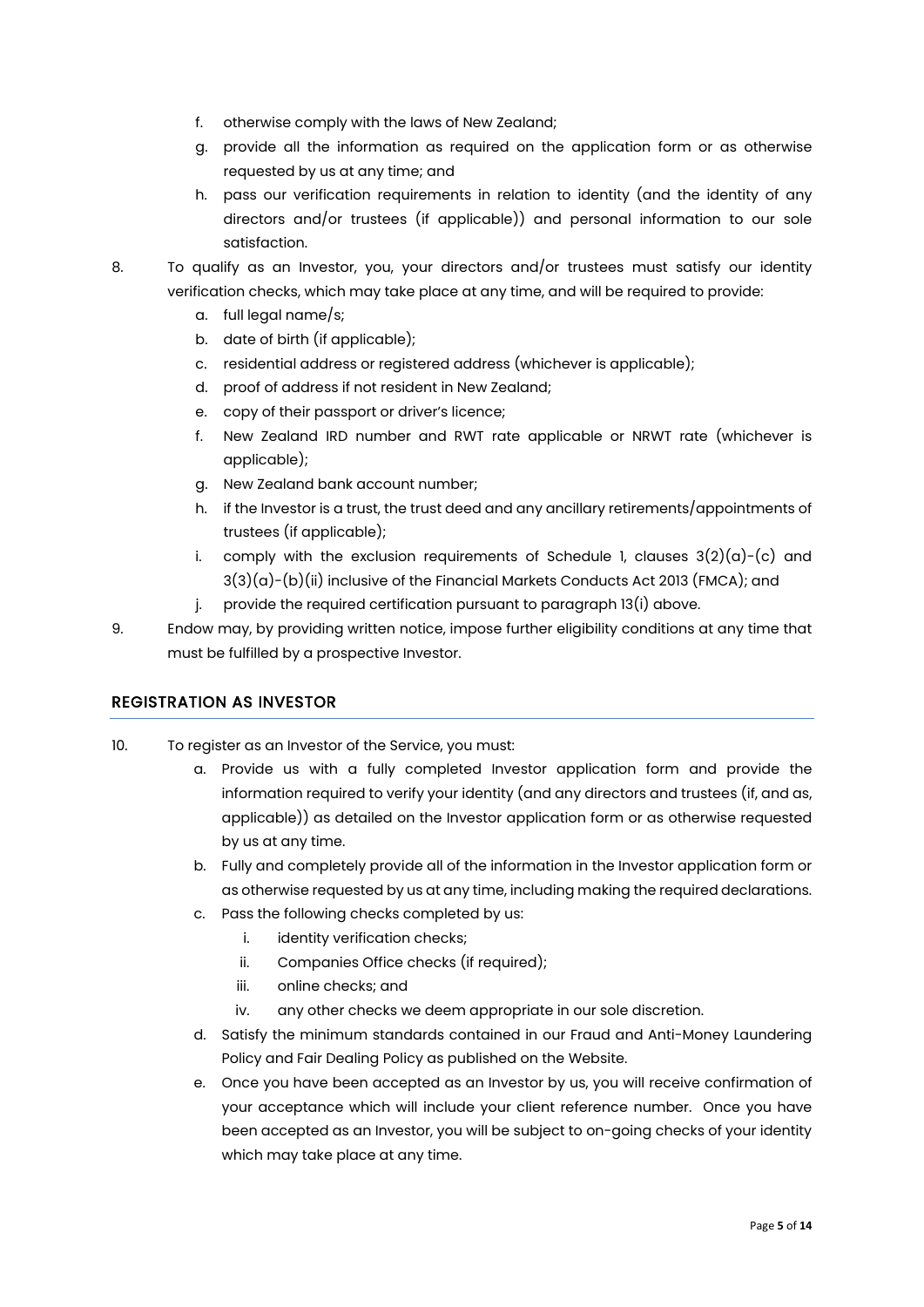## HOW LOANS ARE MADE

#### LOAN APPLICATIONS

- 11. Loan Applications are made by Borrowers (either directly or through third party mortgage brokers). The Loan Application must include:
	- a. Loan amount requested;
	- b. type of Loan;
	- c. purpose of Loan;
	- d. term of Loan;
	- e. details of any security offered;
	- f. registered valuation of property offered for security;
	- g. details of the Borrower's ability to service the Loan;
	- h. if the Borrower is a trust or company, name and address of the Guarantor/s to satisfy our identity verification checks; and
	- i. proposed drawdown date of the Loan.
- 12. If it is there is to be more than one Borrower for a Loan, each Borrower must be approved by us.
- 13. If there is more than one Borrower:
	- a. each Borrower is jointly and severally liable for all obligations under the Loan Documents; and
	- b. we can rely on instructions or directions relating to the Loan from any one Borrower as being provided on behalf of all of the Borrowers.
- 14. The Loan Application will be reviewed by Endow who will have the sole discretion to decide whether to accept or decline the Loan Application or seek further information or documentation from the Borrower and/or Guarantor/s to support the Loan Application.
- 15. If the Loan Application is approved, Endow will assign it an interest rate and commission rate and issue a Loan Offer to the Borrower. When assigning an interest rate and commission rate, Endow will give consideration to:
	- a. The current market conditions relating to interest rates for loans comparable to that sought by the Borrower;
	- b. The strength of the security being offered to Investors;
	- c. The strength of any collateral securities being offered to the Investors;
	- d. The ability of the Borrower to service the Loan; and
	- e. The general risk profile of the Loan (including the risk of non-payment) following a review of all relevant factors including (but not limited to) those referred to above.
- 16. Once the Loan Offer has been signed by the Borrower, the Borrower is committed to entering into the Loan once it becomes fully subscribed.
- 17. Endow may choose to publish the Loan on the Website for subscription, or complete subscription directly with Investors. Endow will decide in its sole discretion whether to publish the Loan Application on its Website giving due consideration to the type of loan and timeframes involved.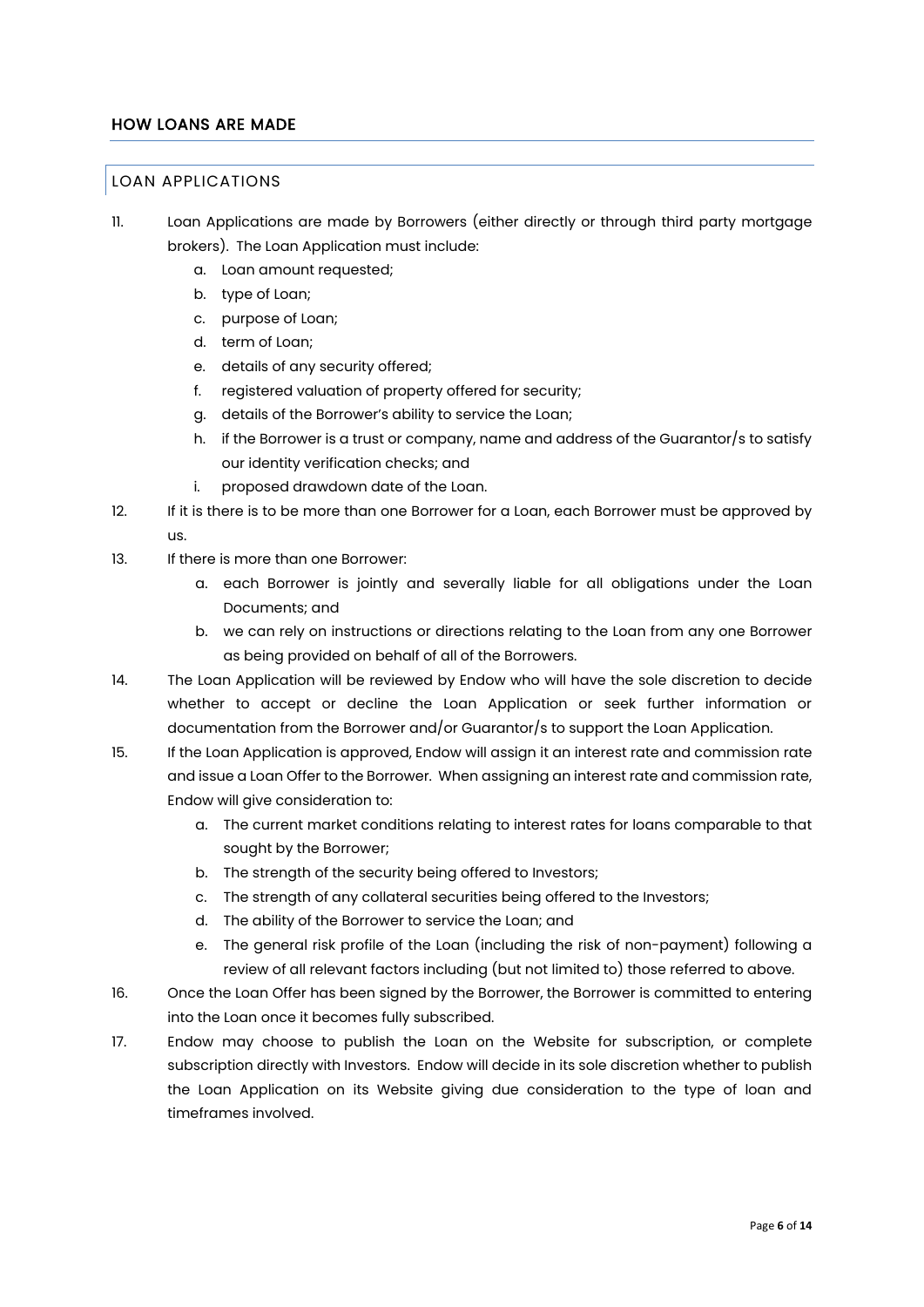18. If any Borrower (or any director, senior manager or trustee (if, and as, applicable)) fails the identity check or any other check we may require from time to time, we will advise and seek further information from them.

## APPLYING TO INVEST

- 19. Once you have registered as a Member, you can submit Offers to invest in a Loan, which has been approved by Endow by providing a completed Investment Authority.
- 20. Investors may invest in three ways:
	- a. investing in a Loan which has not been funded;
	- b. investing in a Loan offered by an Initial Funder (an Initially Funded Loan); or
- 21. The minimum investment per Loan is \$5,000.00.

#### INVESTING IN A LOAN WHICH HAS NOT BEEN FUNDED

- 22. Once you have provided a completed Investment Authority, you cannot withdraw your Offer unless the Listing Period ends and the Loan Application has not been fully subscribed.
- 23. If you have opted to receive a Loan Information Sheet by post or email, initial disclosure information will be provided to you in this manner. Offers can be submitted either via email or post.
- 24. If you have opted to use the Website to review a Loan Information Sheet and submit Offers, initial disclosure information will be available from the Website. Offers can be submitted via email.
- 25. The Borrower may withdraw the Loan Application at any time before the Loan is fully subscribed. If this occurs, notification will be provided to Investors who have subscribed to the Loan.
- 26. If a Loan is not fully subscribed by the end of the Listing Period, the Borrower may choose to extend the Listing Period for an additional ten working day period or withdraw their Loan Application. If this occurs, notification will be provided to Investors who have subscribed to the Loan of the extension of the Listing Period
- 27. No further extensions will be offered if the Loan remains not fully subscribed at the end of the extension period.
- 28. You must comply with any special conditions of the Loan Application, and with the terms of the Investor Agreement and the laws of New Zealand until the end of the Listing Period. When a Loan is fully subscribed:
	- a. Endow will provide written notice to the Borrower and Investors that the Loan Application is fully subscribed; and
	- b. you must ensure sufficient funds are held by the Trustee on your behalf and if required deposit sufficient funds to meet the investment within 3 Working Days of receipt of the notice.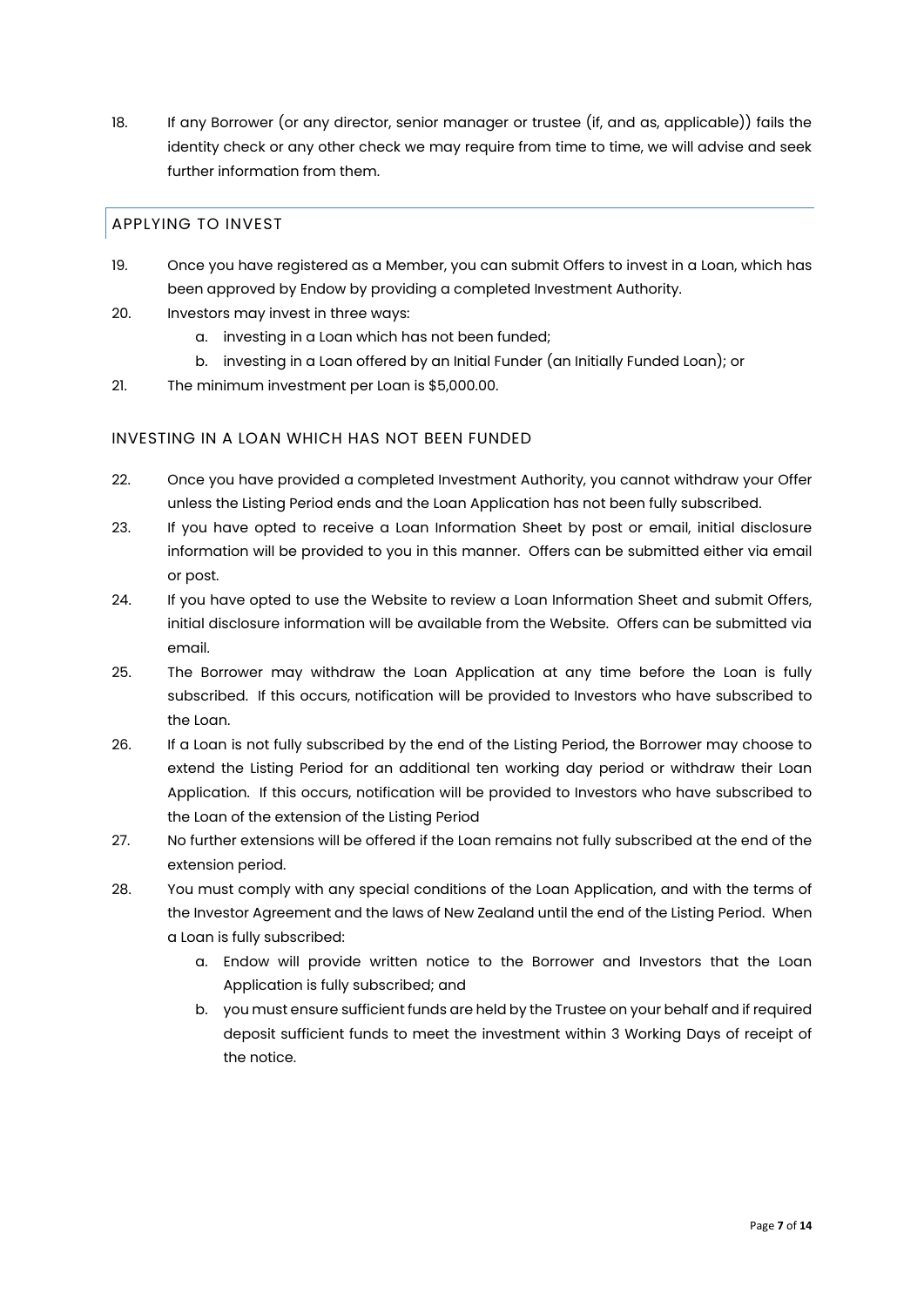## DISCLOSURE INFORMATION

- 29. Endow will provide, either through the Website or directly to Investors, initial disclosure information in the form of a Loan Information Sheet along with any limits or additional conditions included in the Loan Offer which Endow deems material to the Loan Application.
- 30. Detailed disclosure information regarding the Loan Application will only be disclosed to Investors upon request who have provided a completed Investment Authority. information may include:
	- a. Loan Application;
	- b. identity and credit checks on the Borrower, Guarantor (and, if applicable Directors and/or Trustees);
	- c. any Loan history the Borrower has with Endow.
- 31. Endow will review the disclosure information prior to publication and distribution to ensure it is easily understandable.

## INVESTOR ACCOUNT

- 32. We will establish an Investor Account in the name of the Trustee which will be held on separate bare trusts by the Trustee for each Investor who has transferred funds into, and for so long as such funds remain, in the Investor Account.
- 33. We will deal with any funds in the Investor Account on the basis set out in this Agreement.
- 34. Unless we determine and notify you otherwise, you will earn interest on any funds held on your behalf in the Investor Account, less the commission charge..
- 35. Once a Loan has been fully subscribed, you authorise us and the Trustee to transfer the value you have applied to invest from the Investor Account to the Borrower or the selling Investor (as applicable) via the Clearing Account and to otherwise take such steps as are necessary to settle the Loan under the terms of the Loan Documents.

## LOAN MAINTENANCE

#### INTEREST

- 36. All interest payments required and commission payments to be paid under the Loan Documents are due on the  $1<sup>st</sup>$  day of every month during the term of a Loan and will be received by the Trustee on behalf of the Investors in respect of whom it holds the Loan.
- 37. After seven Working Days of receipt of the interest payment, interest (less any fees charged and deductions made as required the Service Documents or by law) will be paid to each Investor in proportion to their share of the Loan.

## REPAYMENTS

- 38. The Borrower must repay their Loan in accordance with the terms of the Loan Documents prior to expiration of the term of the Loan.
- 39. We may decide, in our sole discretion, whether to charge an early repayment fee which will be paid to each Investor in proportion to their share of the Loan on repayment.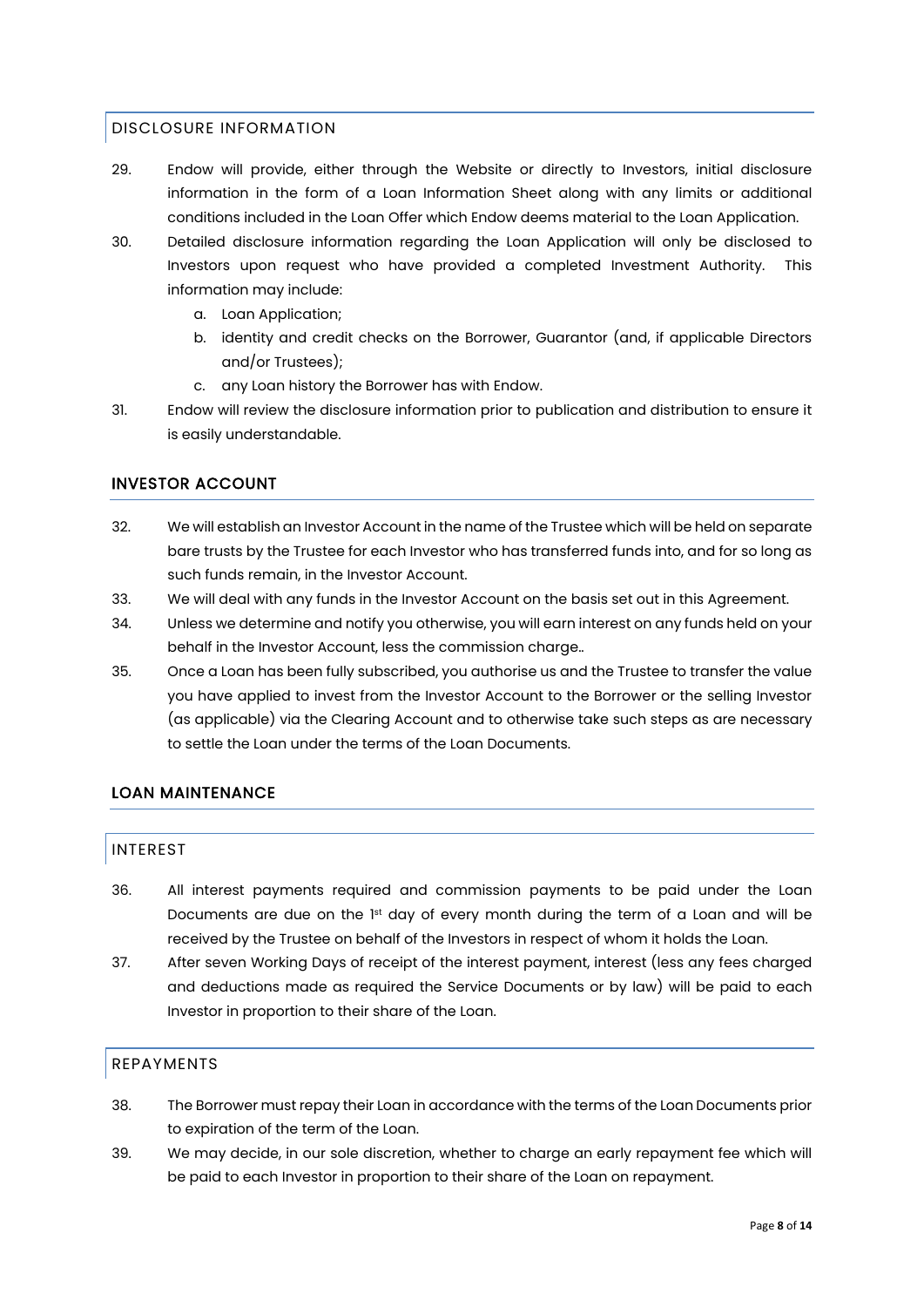40. Notification to Investors of any repayment will be made within seven days of repayment.

## MONITORING DEFAULTS AND REPAYMENTS

- 41. We have a system in place to keep track of Loan interest, repayments, and any arrears. This includes weekly reporting to Endow's Manaing Director.
- 42. We also provide detailed monthly reports to the Board of Directors which includes the following information:
	- a. number and volume of Loans;
	- b. amount of un-invested funds held by the Trustee;
	- c. number of applications awaiting approval; and
	- d. list of Loans due to expire within the following month.
- 43. In the event the Loan falls into default as defined in the Loan Documents, default proceedings (described below) will be issued and the debt listed on the Borrower's credit file. We will take into account any factors that we consider relevant including our assessment of the likelihood that the Borrower will start a repayment plan.

# DEFAULT

- 44. Should a Borrower default on an interest payment, Endow will:
	- a. Immediately contact the Borrower to ascertain the reason for the default.
	- b. If the default is not remedied within 7 days, issue a letter of demand to the Borrower and default interest will apply to the default period;
	- c. If the default remains outstanding for a period of 30 days, manage the default in accordance with the Declaration of Trust, which includes.
		- i. continuing to manage the Loan default;
		- ii. reporting the default to a credit reporting agency;
		- iii. instructing the nominated solicitors to take steps to recover the Loan; and
		- iv. appointing a receiver or liquidator to recover the Loan (if applicable).

## FEES & CHARGES

- 45. All fees and charges payable by the Investor are detailed in the Fee Schedule attached.
- 46. All fees and charges may be changed immediately if required by legal or regulatory development or change, or (at its sole discretion) by Endow providing 20 working days' notice to you of such change.

## LOAN TRANSFERS

- 47. You may not transfer, encumber or otherwise deal with your interest in a Loan in any way.
- 48. We may, at our full discretion, waive the administration fee if the original Loan term has expired and the Loan has been renewed, and you no longer wish to have an interest in that Loan.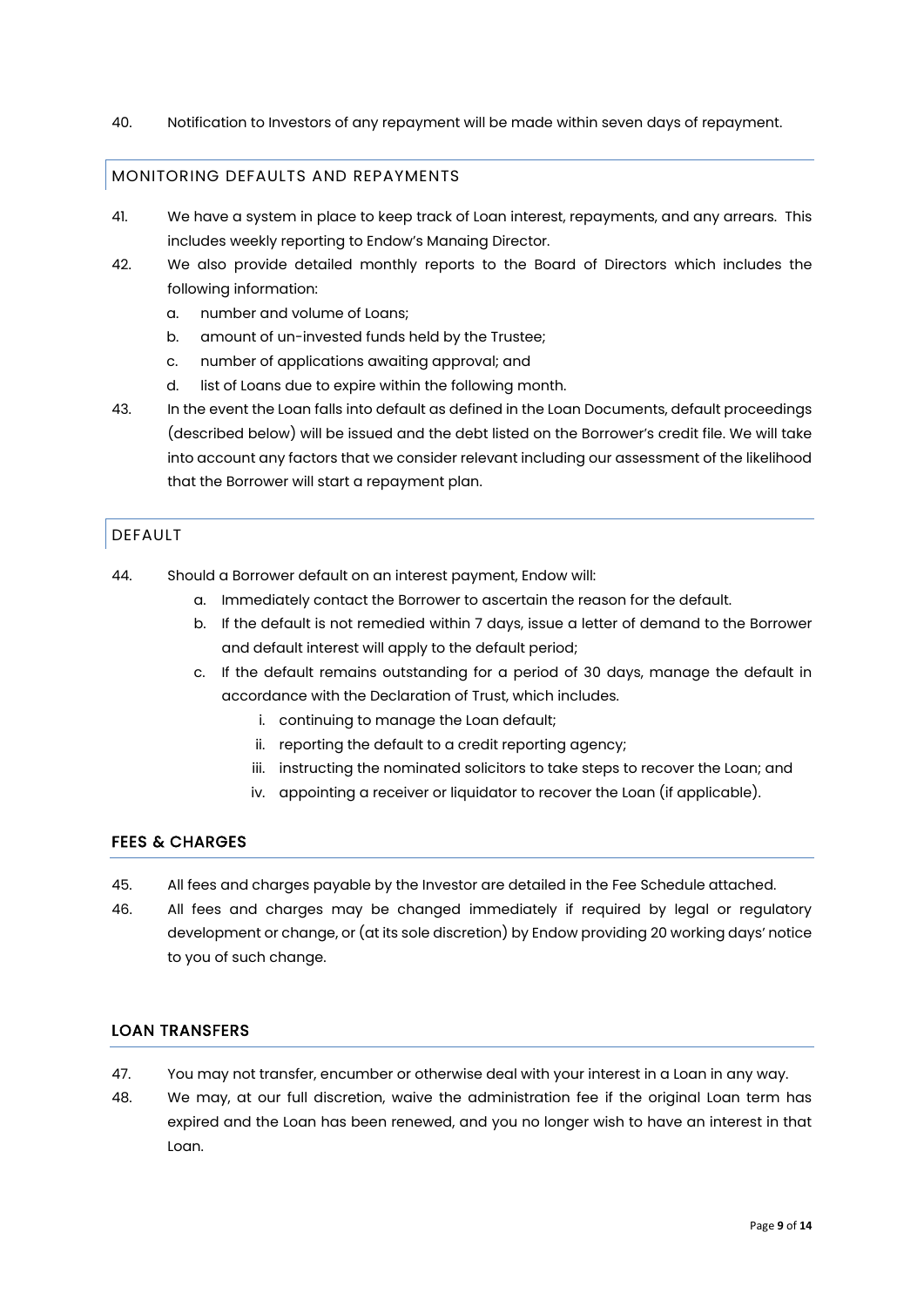## ENDOW

- 49. You appoint us to act as your agent (and acknowledge our appointment as agent for the Trustee) in relation to the following:
	- a. entering into this Agreement and other Investor Documents on the Trustee's behalf in relation to the use of the Service by Investors;
	- b. entering into Borrower Documents on the Trustee's behalf in relation to the use of the Service by Borrowers;
	- c. opening and administering the Investor Account and the Clearing Account;
	- d. entering into Loan Documents with Borrowers and any Guarantors on the Trustee's behalf;
	- e. transferring funds and otherwise settling all Loans in accordance with the Loan Documents;
	- f. administering Loans including by collection and enforcement in relation to the Loans and any security or guarantee provided in respect of the Loans and providing the Borrower Disclosure and any required disclosure to the Guarantor(s) for the purposes of the CCCFA;
	- g. transferring any funds to you which are or may become payable from time to time in accordance with the terms of this agreement;
	- h. performing all or any of the other functions or obligations of the Trustee under this Agreement or any other Agreement relating to the Loans; and
	- i. performing all or any other functions including entering into any other agreement or documentation which are reasonably incidental to any of the functions or duties set out in this paragraph.
- 50. You authorise us, acting on behalf of the Trustee, to deduct any fees under this agreement that may become due and payable by you or by a Borrower from time to time from amounts received from the Borrower under the Loan Documents and to transfer such fees to our account.
- 51. You acknowledge that you have delegated any decision making power you may hold in respect of amounts held by the Trustee for your benefit to us. We will exercise this delegated authority in accordance with the terms of this Agreement.
- 52. To the extent permitted by law, we may delegate or assign any of our rights, functions or duties set out in this Agreement to any member of our corporate group or third party approved by the FMA for the purposes of business continuity. Any delegation will not relieve us of any liability under this agreement.
- 53. We may appoint a replacement trustee or trustees from time to time on notification to you. The appointment of a replacement trustee will not affect your rights and obligations under the Investor Documents.

## TAX

54. When you submit your application to become an Investor:

- a. you must provide to us:
	- i. your IRD number;
	- ii. a copy of your RWT Exemption Certificate (if applicable);
	- iii. the rate at which RWT should be withheld from interest payments made to you; and
	- iv. such other tax-related information as we may request.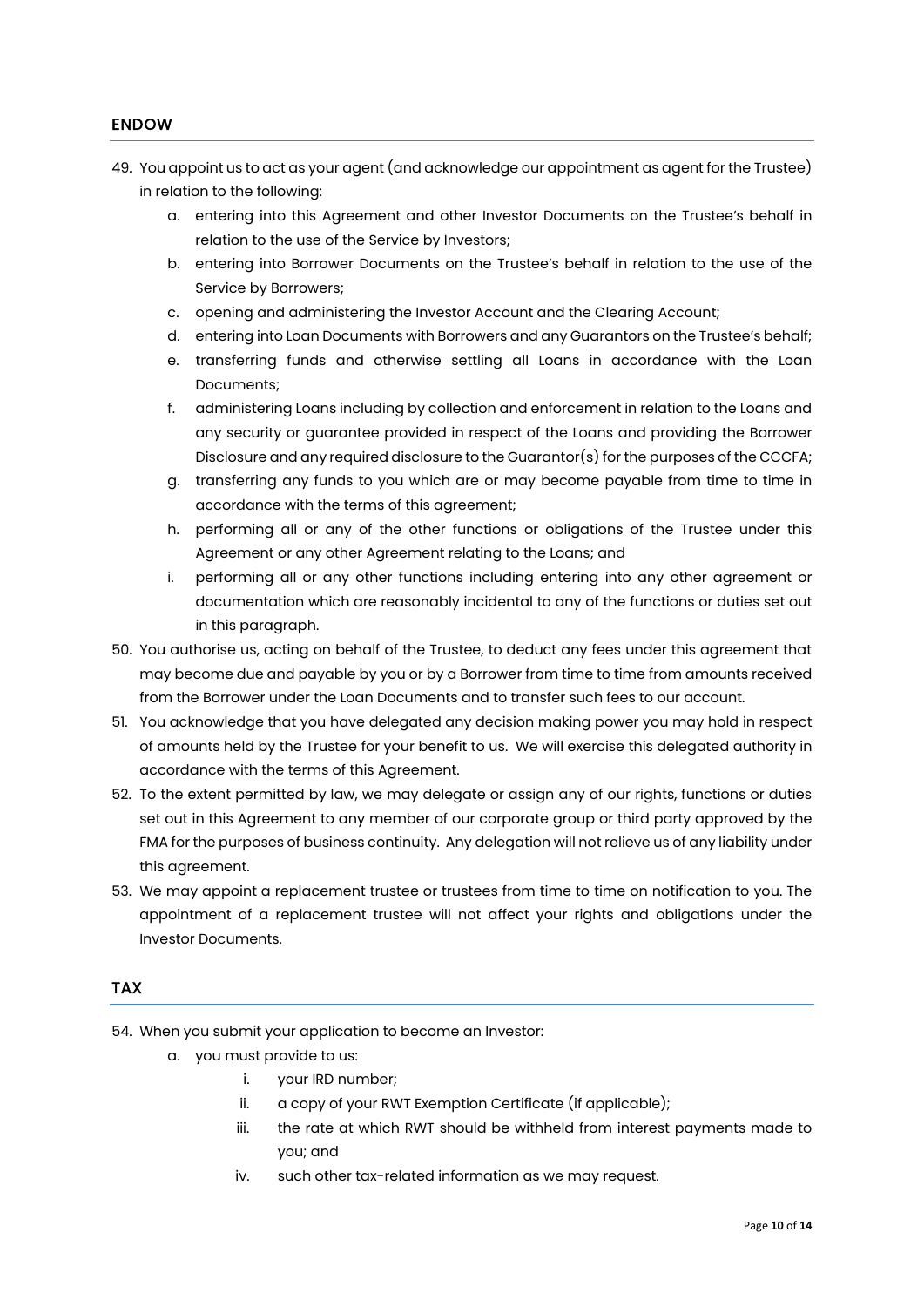- 55. If you do not provide us with a copy of your RWT Exemption Certificate (if applicable), we (as the Trustee's agent and on the Borrower's behalf) will deduct RWT from interest paid to you in respect of a Loan, at the rate you have notified to us (or at such higher rate as the law may require). If you do not provide us with your IRD number or your RWT rate (in each case as required under this agreement), you will automatically have RWT deducted at the maximum rate (currently 33%).
- 56. You agree and acknowledge as follows:
	- b. we, the Trustee and the Borrower do not have to reimburse you for any tax amount that is deducted or withheld, whether under this agreement or under any other legal requirement, from any interest paid for your benefit;
	- c. if we, the Trustee or the Borrower become liable to make any payment of tax in respect of any Loan, you indemnify each of us and them in respect of that liability; and
	- d. references on the Loan Information Sheet and/or Website to interest rates and rates of return are expressed as gross returns, before deduction of any fees and without any withholding or deductions, unless otherwise specified.

## REPORTING

- 57. We will provide, or make available, transaction information to you in accordance with the requirements of the FMCA and the regulations made under it.
- 58. You agree to receive transaction information and all other reports and information (including disclosure documents) which we may be required to provide to you from time to time in the way (including through the Website on a substantially continuous basis) and at the intervals we choose to provide it in accordance with the FMCA.

#### RETURNS

59. A Borrower can repay the outstanding balance of a Loan early, with or without penalty at our sole discretion, provided the Borrower also pays all interest and fees accrued to the date of prepayment and you acknowledge that such early prepayment will result in your investment being repaid, inclusive of all interest up to the date of repayment.

#### WARRANTIES

- 60. You warrant to Endow that:
	- a. you meet the eligibility criteria to become an Investor;
	- b. all information you provide to us is true, accurate and complete and there is no information which has not been provided which would impact on Endow's decision to approve you as an Investor; and
	- c. you will provide Endow with updated information in respect of yourself and your Associated Persons if your circumstances materially change, there are any changes to the information previously provided by you to us or on becoming aware of any errors or omissions in respect of any information previously provided.
	- 61. After completing and sending the Investment Authority in relation to a Loan Application, you will not under any circumstances:
		- a. disclose it to any third parties whatsoever;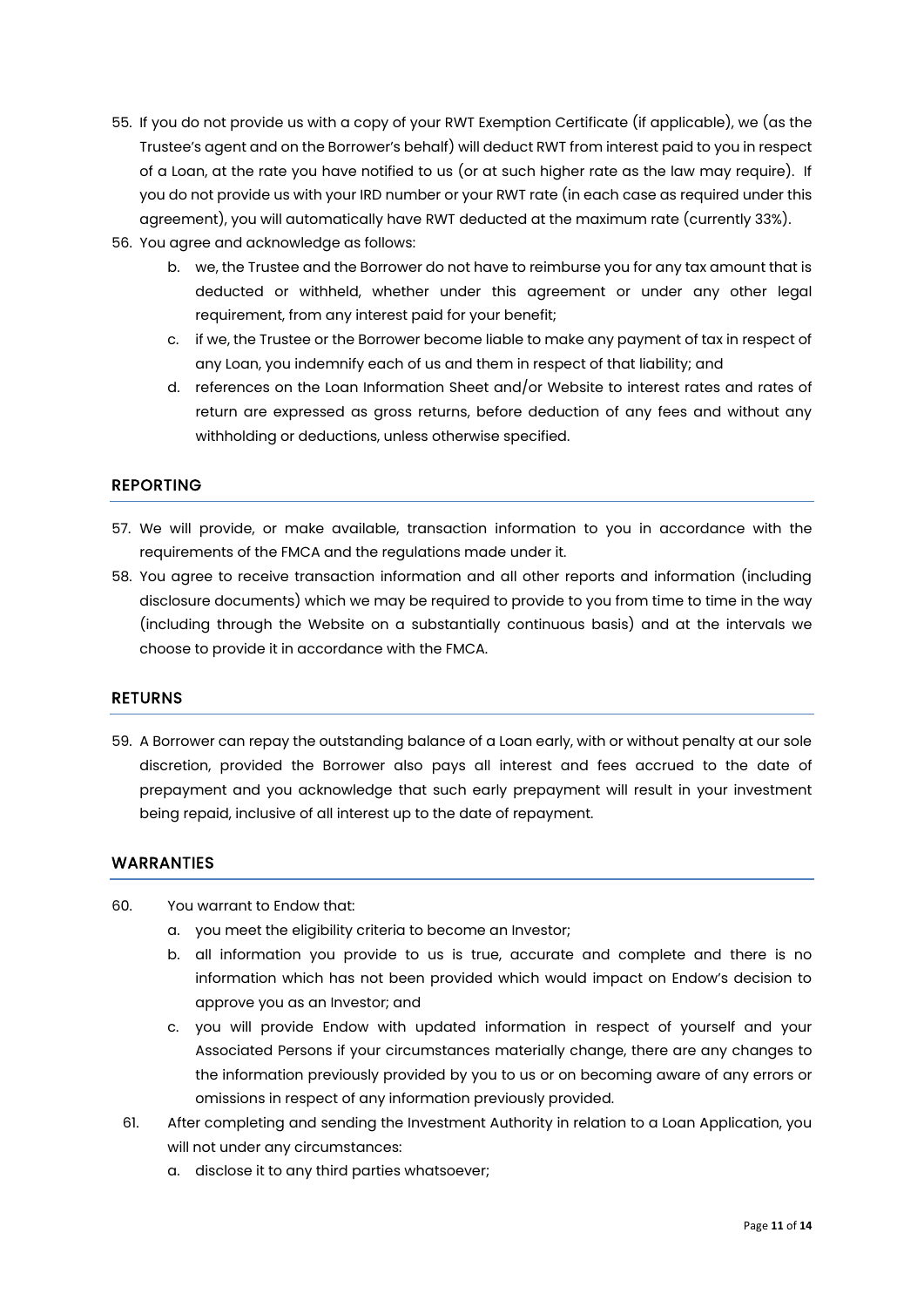- b. use the Information for any purpose other than selecting and investing in Loans and in accordance with the terms of this Agreement; or
- c. use the information for unlawful or illegitimate purposes.
- 62. You will comply with all laws of New Zealand in connection with the use of the Service.
- 63. You accept and agree to comply with and be bound by:
	- a. this Agreement;
	- b. Endow's Fair Dealing Policy and Fraud & Anti-Money Laundering Policy as published on the Website from time to time; and
	- c. any decision of Endow in relation to whether your conduct has breached Endow's policies, the FMCA or any other applicable law and any decision concerning your membership or use of the Service.
- 64. Endow, the Borrower and all Investors participating or proposing to participate in a Loan may have initial or on-going customer due diligence and other obligations under the AML/CFT Act and ancillary regulations, directives or guidelines. You agree to promptly provide on request any information and documents reasonably required by Endow to comply with those obligations. You herewith authorise Endow to disclose any information or documents it holds about you or your Associated Persons to any regulatory body for this purpose.
- 65. You acknowledge that you do not rely on Endow's judgment as to the suitability or otherwise of Loan Applications and the Service for your specific needs.
- 66. You agree that Endow may communicate with you by electronic means for the purposes of marketing to you.

## WEBSITE ACCESS

- 67. Endow does not guarantee that access to the Website will be available at all times and you acknowledge that Endow will not be liable to you for any loss whatsoever arising from the inability to access the Website.
- 68. Endow may at any time, and in its absolute discretion, do any one or more of the following, without giving any reasons prior to notice to an Investor:
	- a. immediately terminate this Agreement;
	- b. suspend your access to the Service and remove you as an Investor;
	- c. remove content from the Website;
	- d. refuse to publish content on the Website;
	- e. disclose any information necessary to comply with this Agreement, any Service Documents and any New Zealand law; and
	- f. publish a censure or statement relating to your conduct or the conduct of any of your Associated Persons. You hereby agree to waive all claims you (or your Associated Person) may have in respect of such censure or statement and shall indemnify Endow against any claims.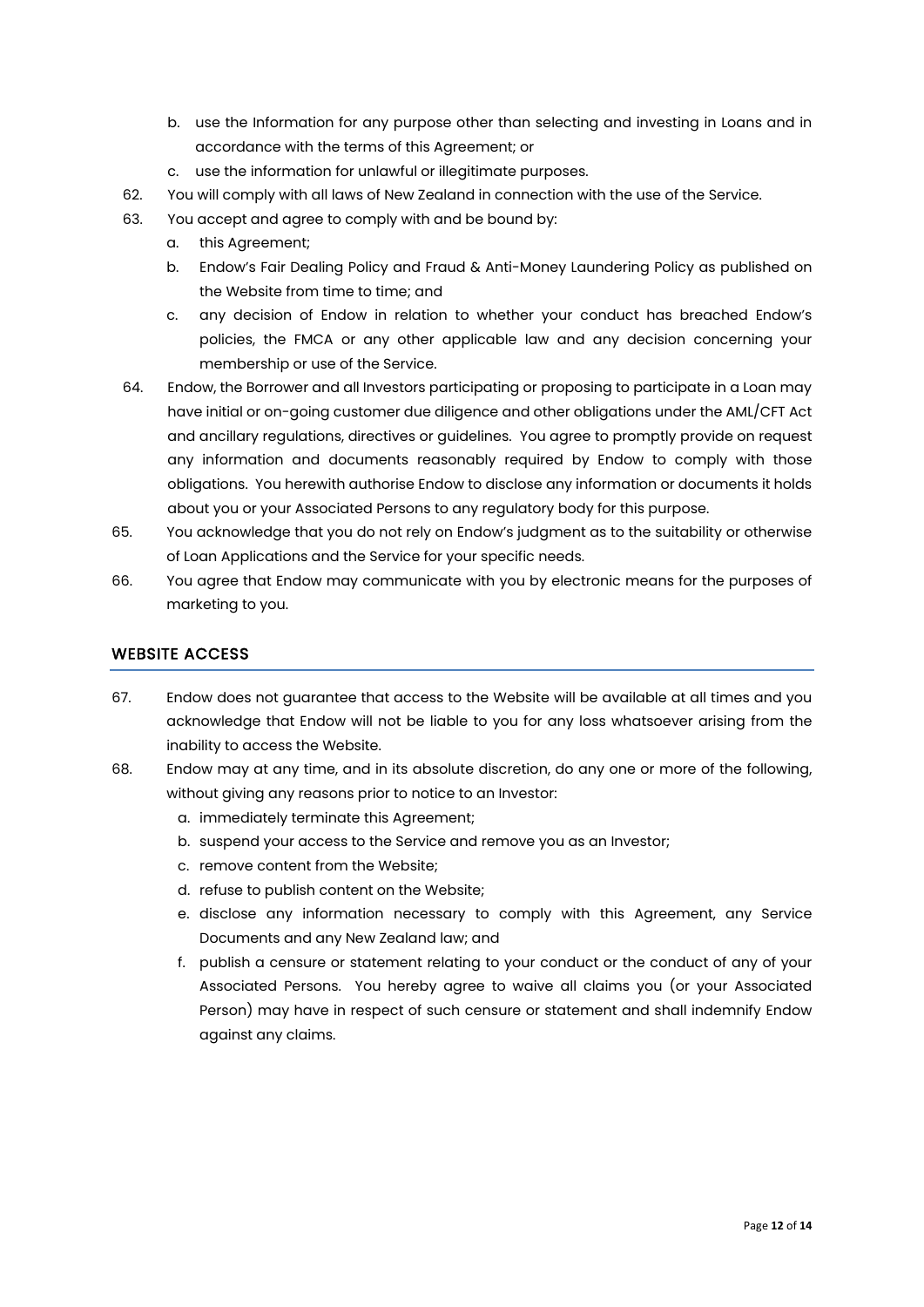## INSPECTION AND PRIVACY ACT

- 69. In order to assist us to determine whether you are complying with this Agreement and the laws of New Zealand, we may from time to time require you, your directors, your trustees, senior managers or any other Associated Person to provide any documents or further information for inspection.
- 70. You herewith consent to us providing to the FMA any and all documents or records we have in respect of you that the FMA may request.

# COMPLAINTS & DISPUTE RESOLUTION

- 71. If any dispute arises between you and Endow which the parties are unable to resolve by negotiation, the dispute shall be referred to our dispute resolution service, Financial Disputes Resolution Scheme and its determination shall be final and binding on the parties.
- 72. Endow and the Trustee are registered under the Financial Service Providers (Registration and Dispute Resolution) Act 2008 to provide the Service and are each a member of the Financial Disputes Resolution Scheme.

## LIABILITY & INDEMNITY

- 73. Endow, the Trustee, and Endow's and the Trustee's directors, shareholders, employees and agents are not in any way liable for:
	- a. any failure of Borrowers to make repayment of all or any amounts under the Loan Documents;
	- b. any failure to comply by us or the Trustee to comply with this Agreement where the failure or non-compliance is outside of our or the Trustee's reasonable control; and
	- c. the failure to achieve funding for any Loan Application.
- 74. All liability we have to you is excluded except liability arising from the Consumer Guarantees Act 1993 that cannot be contracted out of.
- 75. We are not liable to you, and we do not have to pay you for any loss caused by or resulting from any action or inaction by us. This exclusion includes loss of profits, savings, revenue or business and covers any liability arising from breach of contract or in tort and negligence.
- 76. You hereby indemnify us against all liabilities, losses and costs (including legal costs) incurred by us arising out of or in connection with any action or inaction we take in relation to your investments in accordance with this Agreement.
- 77. You hereby indemnify us against any liability we incur to any Borrower or third party arising out of or in connection with the Loan, your performance or breach of the Investor Documents, your use of the Service and any information published in relation to your investment in a Loan or use of the Service.
- 78. If the Trustee or its directors, officers or agents are held personally liable to any person in respect of a debt, liability or obligation incurred by or on behalf of a trust, or any action taken or omitted in connection with the trust (other than due to the Trustee's negligence) they are entitled to indemnity and reimbursement out of the Trust Assets held by the Trustee to the full extent to such liability and the costs of any litigation or other proceedings in which such liability has been determined including without limitation legal fees and disbursements.